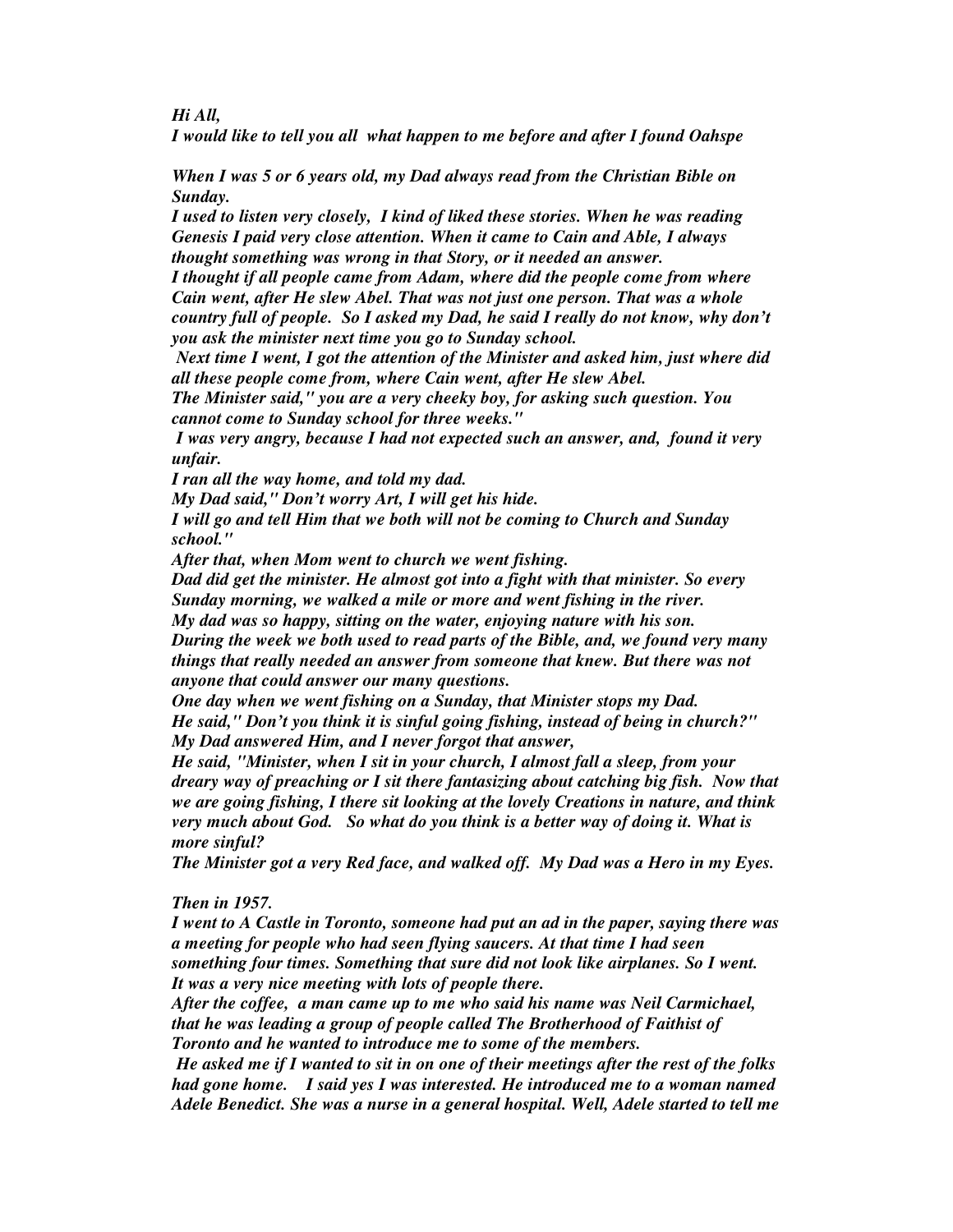*about a book called Oahspe with such enthusiasm that I started to become very curious. She told me about all the spaceships mentioned in there, and about the angels coming to earth, and mating with mortal man, to create a new race, and about the sinking of a whole continent in the Pacific. I was sold. I asked where I could get such a book. She introduced me to an old man that had a bookstore on Bloorstreet. He said he had a very old copy, with a black cover. That is all he had at the time. I said I would come the next day and buy it. When I had it in my possession, I found it very difficult to read. I was after all A Dutchman, and the old English I found hard to read and put it down after the first Chapter.*

*Then I came to the Book Of Sethantes, and read about the angels mating with man, And the Ihins, And Druks and all that. Then it dawned on me, here were all the answers that my Dad and I could not find in the Bible. I rushed to the garden farm of my Dad, the next day, very excited, and showed my dad, (He had Emigrated to Canada also, In 1951.) He was just as excited as I was. But, I had to tell him all I read, because he could not read it. He only could read the newspaper, because of the language. So Every time I read a part I used to drive to the farm and tell him about it. Was he happy, and so was I. So many questions we had had, and every one of them*

*answered in Oahspe. Heaven and earth was like an open book to us. I still had trouble reading Oahspe, then one night, I said a prayer to our Creator for more understanding while reading.*

*Then the next day, it was while reading the book of Fragapatti, that I saw a film in front of me, while reading that story, where the Angels where describing what Fragapatti and Hoab where saying and doing, Then I knew somehow. That the angels that wrote the words in Oahspe were really looking at a video, of all that happened in those days*

*How else could they describe it the way they did, they SAW it happening. Then I really thanked the Creator for giving me understanding. The old style English did not bother me any more; I went through the book like wildfire. After finishing it, I started all over again. And it seemed I read a different book again. Many more things fell into place. I really tried to tell it all to my dad, my Dad said he had been waiting all his life for answers like this.*

*Then I knew whenever WE had a chance, or whenever I found someone good enough in languages, it had to be translated into the Dutch language so that people like my Dad would be able to read it.*

*Oahspe opened a new world and heaven for me. It all was so logical. No more secrets.*

*Everybody on earth should read it, I thought, and all WAR would be gone. So now many more years later, I still think that, and it still has not happened. Then in 1980 I went to England to visit a friend of mine, Don Picard, who was at that time already writing Oahspe style Inspired Books.*

*There in Bristol, on a Sunday morning, we went to a spiritualist Church, with a local*

*woman as a medium. Half way through the service, this medium all of a sudden got a change in her figure and in her face, and somehow turned into an Indian chief. This Chief turned to me and said, you there from another country you have a gift that*

*you should be using to help mankind. You have the gift of healing, would you consider to start using this gift. And all I could say was yes, I will. He said thank*